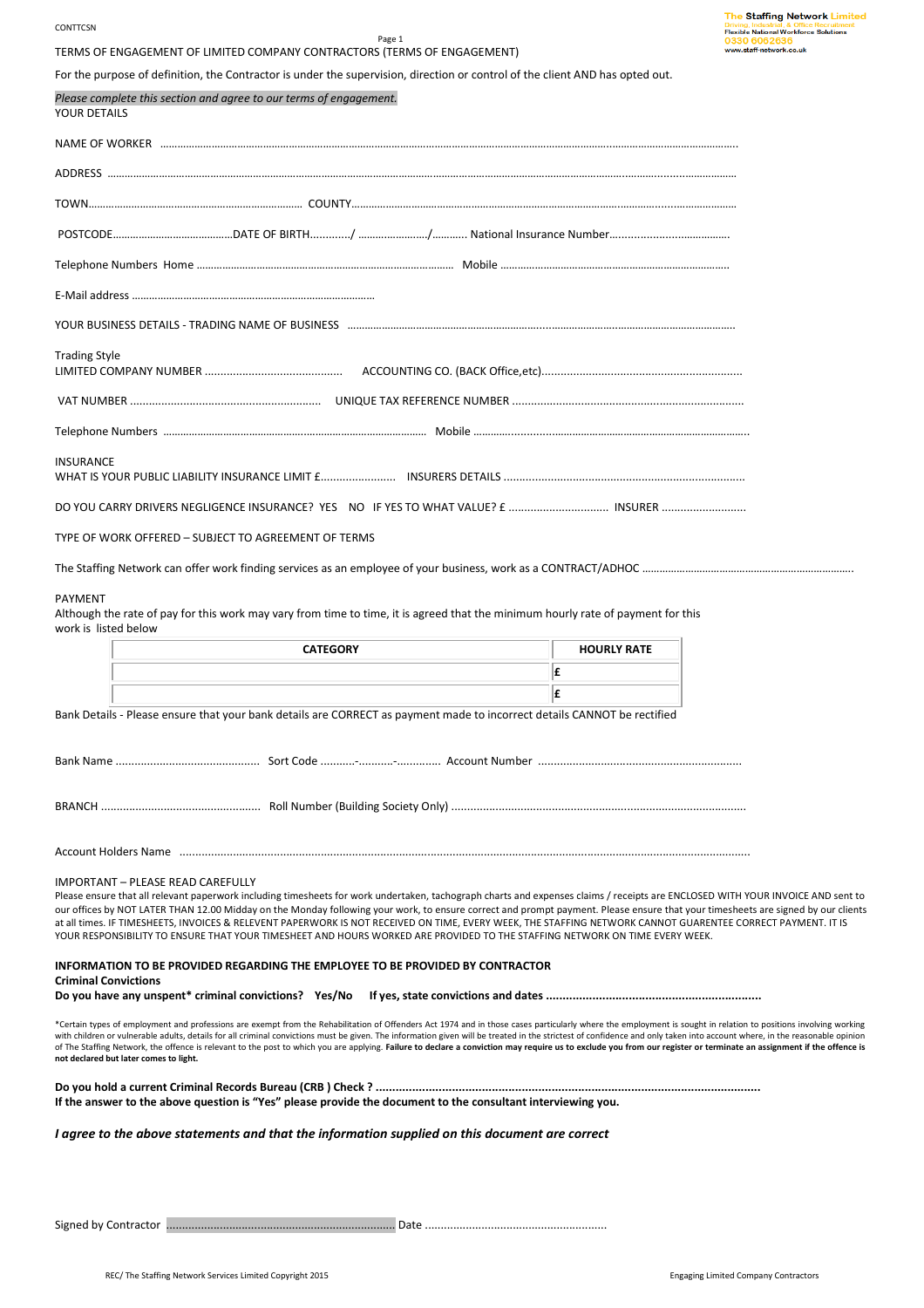# CONTTCSN

# **POLICIES**

**Equal Opportunities**  The Staffing Network is committed to a policy of equal opportunities for all work seekers and shall adhere to such a policy at all times and will review on an on-going basis on all aspects of recruitment to avoid unlawful or undesirable discrimination. We will treat everyone equally irrespective of sex, sexual orientation, marital status, age, disability, race, colour, ethnic or national origin, religion, political beliefs or<br>membe which candidate/temporary worker is submitted for a vacancy or assignment, or in any terms of employment or terms of engagement for temporary workers. The Staffing Network will ensure that each candidate is assessed only in accordance with the candidate's merits, qualification and ability to perform the relevant duties required by the particular vacancy.

Page 2

# **Data Protection**

The Staffing Network are registered as a Data Controller with the Data Protection Register (Registration Number Z9269466), and we reserve the right to keep records of you for up to the maximum time allowed by Law. If at any time you wish for your details to be returned to you, please request in writing to our Data Controller.

# **Drug and Alcohol Policy**

The Company recognises that alcohol and drug abuse problems can have a detrimental effect on work performance and behaviour..The Company has a responsibility to its employees and customers to ensure that this risk is minimised. Accordingly, Company policy involves the following:-

Disciplinary rules, enforced through disciplinary procedures, where use of alcohol or drugs (other than on prescription) affects performance or behaviour at work, and where either (1) an alcohol or drug abuse problem does exist. The Company and the Clients of the Company reserve the right to perform random drugs and alcohol tests at any time.

Disciplinary Action

1. In line with the Company's disciplinary rules, the following will be regarded as serious misconduct:

a) Attending work and/or carrying our duties under the influence of alcohol or drugs.

b) Consumption of alcohol or drugs whilst on duty (other than where prescribed or approval has been given). Breach of these rules will result in summary dismissal, and only in exceptional cases will either notice or the reduced disciplinary action of a final written warning be applied.

Situations where use of the Disciplinary Procedure is Appropriate

Recognition of the existence of a possible alcohol or drug abuse problem.

1. Abuse of alcohol or drugs can affect performance and behaviour at work, i.e., either through serious misconduct at work, (where there is a direct and demonstrable breach of the disciplinary rules regarding alcohol or drug abuse at work), or where there is a falling off of standards of work performance or behaviour, and abuse of alcohol or drugs is a possible cause.

2. The immediate line manager will be responsible for responding to such situations, carrying out either counselling or disciplinary investigations and interviews, supported as appropriate by a more senior Manager. 3. In such interviews the possible existence of an alcohol or drug abuse problem should be explored. The line manager is not required to diagnose the existence of an alcohol or drug abuse problem, merely to assess whether such abuse is a possible factor.

4. Any requirements of the Disciplinary Procedure regarding Trade Union representation will be observed.

## *Permission to work in the UK*

**Do you have immigration permission to work in the UK? Yes/No** 

### **(delete clearly as appropriate)**  In line with Home Office guidance on the prevention of illegal working we will need to verify and take a copy of your riginal ID documentation as evidence of your right to work in the UK if you are to be **engaged by The Staffing Network for temporary work**

**Health and Disability** 

The following questions on health and disability are asked in order to find out your needs in terms of reasonable adjustments to access our recruitment service and to find out your needs in order to perform the job or position sought.

**Do you have any health issues or a disability relevant to the position or role you seek? Yes/No** If yes, please specify ………………………………

**If you have a disability, what are your needs in terms of reasonable adjustments to enable you to perform the role sought?** 

# Please specify………

**If you have a disability, what are your needs in terms of reasonable adjustments in order to access this recruitment service and to attend interview, or to take aptitude tests etc?** 

Please specify ……………….......………………...

Give details of professional, trade, business or civic activities and office held (including any professional qualifications).

Describe any specialised training, skills, or experience which you believe are relevant to the job you are applying for:

# PLEAS ENSURE THAT ORIGINAL CERTIFICATES ARE AVAILABLE TO BE COPIED

# **PROFESSIONAL BUSINESS REFERENCES (other than supervisors listed in the Employment History section above)**

| Name, address and position | Employer | Telephone |
|----------------------------|----------|-----------|
|                            |          |           |
|                            |          |           |
|                            |          |           |
|                            |          |           |

## **DRIVING RECORD: (Only if licence is require for the position for which you are applying)**

Do you hold a valid British driver's licence? YES NO Licence no.

What Categories do you hold on your licence?

Is it subject to any endorsements? YES NO If yes, please provide details:

**COMMENTS**

Please add any comments you wish to make to support your application

The Staffing Network Limited **Flexible National Workforce Solutions** chaff-naturark.co.uk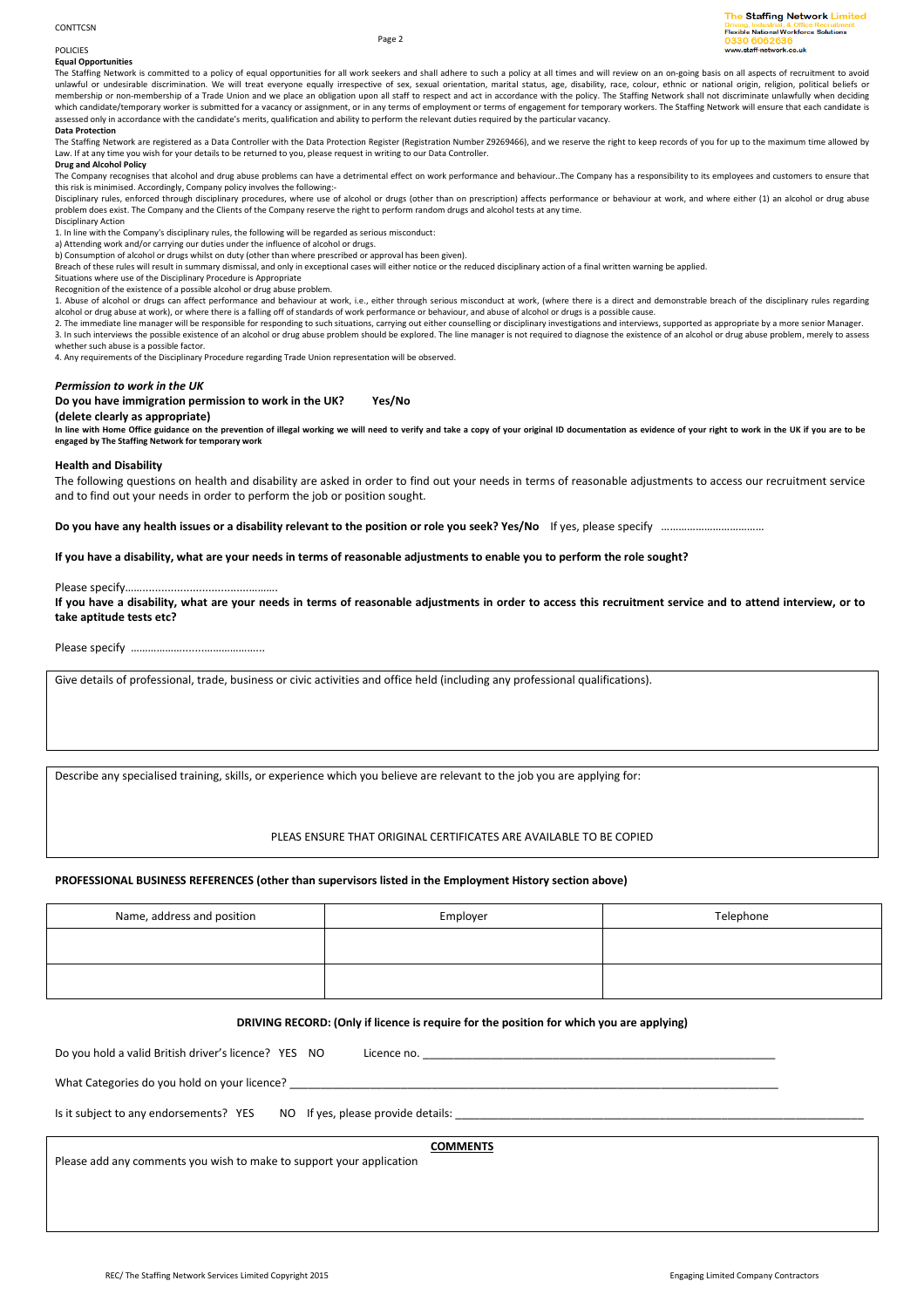### Page 3 **DECLARATION**

| I CONFIRM THAT THE ABOVE COMPLETED INFORMATION IS CORRECT AND I UNDERSTAND THAT THE STAFFING NETWORK WILL CHECK ANY REFERENCES                       |
|------------------------------------------------------------------------------------------------------------------------------------------------------|
| GIVEN AND THAT ALL PAPERWORK PROVIDED TO BE TRUE AND CORRECT. I wish to register with The Staffing Network for work finding purposes and I           |
| declare that the above statements and that the information supplied on this document are true and correct. I have read the Terms of Engagement and I |
| agree to adhere to the Terms Of Engagement                                                                                                           |

**Signed by Worker/ Contractor ................................................................................ Date ............../ ........... /20.......** 

**Confirmed by Consultant ......................................................................................... Date .............. / .......... / 20.......** 

# **TERMS OF ENGAGEMENT**

**1. PARTIES**  In these Terms of Engagement the following definitions apply:

| "Assignment"          | means the period during which the Contractor is engaged by the Employment Business to render services to the Client.             |
|-----------------------|----------------------------------------------------------------------------------------------------------------------------------|
| "Client"              | means the person, firm or corporate body together with any subsidiary or associated Company as defined by the Companies Act 1985 |
|                       | requiring the services of the Contractor;                                                                                        |
| "Contractor"          | means the Limited Company or Representative of the Company (IE Composite Company Provider) engaged by the Employment             |
|                       | Business to provide the services of its employees, officers or representatives to the Clientas named on page 1 of this document; |
| "Employment Business" | means The Staffing Network Limited of Regent House, Bath Avenue, Wolverhampton, WV1 4EG and any associated, group,               |
|                       | subsidiary or partner companies.                                                                                                 |

## **RECITALS**

(A) The Contractor carries on the business of the provision of contractor services and has agreed to provide the services (**"the Contractor Services"**) specified in the relevant Assignment Details Form.<br>(B) The Employment The Employment Business has requested the Contractor and the Contractor has agreed with the Employment Business, to supply the Contractor Services to the Client on the terms and subject to the conditions of this Agreement.

#### **2. DEFINITIONS**

2.1. In this Agreement the following definitions apply:

| "Actual Rate of Pay"       | means the rate of pay which will be paid for each hour worked during an Assignment (to the nearest quarter hour) to be paid weekly in       |
|----------------------------|---------------------------------------------------------------------------------------------------------------------------------------------|
|                            | arrears, as set out in the Assignment Details Form;                                                                                         |
| "Assignment"               | means the period during which the Contractor is supplied by the Employment Business to provide the Contractor Services to the Client;       |
| "Assignment Details Form"  | means written confirmation of the Assignment details set out in clause 6.2;                                                                 |
| "Client"                   | means the person, firm or corporate body together with any subsidiary or associated person, firm or corporate body (as the case may be) to  |
|                            | whom the Contractor is supplied or Introduced requiring the Contractor Services;                                                            |
| "Conduct Regulations"      | means the Conduct of Employment Agencies and Employment Businesses Regulations 2003 (as amended)                                            |
| "Confidential Information" | shall mean any and all confidential commercial, financial, marketing, technical or other information or data of whatever nature relating to |
|                            | the Client or Employment Business or their business or affairs (including but not limited to this Agreement, data, records, reports,        |
|                            | agreements, software, programs, specifications, know-how, trade secrets and other information concerning the Assignment) in any form or     |
|                            |                                                                                                                                             |
|                            | medium whether disclosed or granted access to, whether in writing, orally or by any other means, the Contractor or any third party in       |
|                            | relation to the Assignment by the Client or the Employment Business or by a third party on behalf of the Client whether before or after the |
|                            | date of this Agreement together with any reproductions of such information in any form or medium or any part(s) of such information;        |
| "Contractor Staff"         | means such of the Contractor's employees, officers or representatives supplied to provide the Contractor Services;                          |
| "Engagement"               | means the engagement, employment or use of the Contractor or the services of any Contractor Staff, directly by the Client or by any third   |
|                            | party to whom the Contractor has been introduced by the Client on a permanent or temporary basis, whether under a contract of service or    |
|                            | for services; an agency, license, franchise or partnership arrangement; or through any other employment business or any other               |
|                            | engagement, and "Engage", "Engages" and "Engaged" shall be construed accordingly;                                                           |
| "Minimum Rate"             | means the hourly rate explained on page one of this document being the minimum rate of pay that the Employment Business reasonably          |
|                            | expects to achieve, for all work performed by the Contractor;                                                                               |
|                            |                                                                                                                                             |
| "Period of Extended Hire"  | means any additional period that the Client wishes the Contractor to be supplied for beyond the duration of the original assignment or      |
|                            | series of assignments as an alternative to paying a Transfer Fee;                                                                           |
| "Relevant Period"          | means (a) the period of 8 weeks commencing on the day after the last day on which the Contractor worked for the Client having been          |
|                            | supplied by the Employment Business; or (b) the period of 14 weeks commencing on the first day on which the Contractor worked for the       |
|                            | Client having been supplied by Employment Business; or 14 weeks from the first day of the most recent Assignment where there has been a     |
|                            | break of more than 6 weeks (42 days) since any previous assignment;                                                                         |
| "Transfer Fee"             | means a fee payable by the Client to the Employment Business if the Client or any third party wishes to Engage the Contractor, as permitted |
|                            | by Regulation 10 of the Conduct Regulations; and                                                                                            |
| "Type of Work"             | see page one of this document                                                                                                               |
|                            |                                                                                                                                             |

2.2. Unless the context requires otherwise references to the singular include the plural and references to the masculine include the feminine and vice versa.

2.3. The headings contained in this Agreement are for convenience only and do not affect their interpretation.

# **THE CONTRACT**<br>3.1. This Agr

- 3.1. This Agreement together with any applicable Assignment Details Form (**"Agreement"**) constitutes the entire agreement between the Employment Business and the Contractor and governs all Assignments undertaken by the Contractor. However no contract shall exist between the Employment Business and the Contractor between Assignments. This Agreement shall prevail over any terms put forward by the Contractor.
- 3.2. During an Assignment the Contractor will be engaged on a contract for services by the Employment Business on the terms set out in this Agreement. For the<br>avoidance of doubt this Agreement shall not be construed as a c supplied to carry out the Assignment and either the Employment Business or the Client, and any of the liabilities of an employer arising out of the Assignment shall be the liabilities of the Contractor.<br>3.3. No variation or alteration to this A
- 3.3. No variation or alteration to this Agreement shall be valid unless the details of such variation are agreed between the Employment Business and the Contractor
- 
- and set out in writing and a copy of the varied terms is given to the Contractor stating the date on or after which such varied terms shall apply.<br>The Employment Business shall act as an employment business (as defined in 3.4. The Employment Business shall act as an employment business (as defined in Section 13(3) of the Employment Agencies Act 1973) when introducing or supplying the Contractor for Assignments with its Clients.

## **4. RELATIONSHIP BETWEEN THE EMPLOYMENT BUSINESS AND THE CONTRACTOR**

- 4.1. The Employment Business will endeavour to obtain suitable Assignments for the Contractor performing the agreed Type of Work. The Contractor shall not be obliged to accept an Assignment offered by the Employment Business.
- 4.2. The Contractor acknowledges that the nature of temporary work means that there may be periods when no suitable work is available and agrees that: 4.2.1. suitability of the work to be offered shall be determined solely by the Employment Business;
	- 4.2.2. the Employment Business shall incur no liability to the Contractor should it fail to offer opportunities to work to the Contractor.
- 4.3. The Contractor acknowledges to the Employment Business that its services are supplied to the Employment Business as an independent contractor and that<br>accordingly the responsibility of complying with all statutory and
- applicable to the jurisdiction in which the Contractor Services are provided) shall fall upon and be discharged wholly and exclusively by the Contractor. 4.4. Nothing in this Agreement shall render any member of the Contractor Staff an employee of either the Employment Business or the Client. The Contractor shall
- ensure that none of the Contractor Staff holds themselves out as an employee of either the Employment Business or the Client. In the event that any person should seek to establish any liability are experiently and the even or obligation upon the Employment Business on the grounds that the Contractor Staff are an employee/employees of the Employment Business or the Client, the Contractor shall upon demand indemnify the Employment Business and keep it indemnified in respect of any such liability or obligation and any related costs expenses or other losses which the Employment Business shall incur.
- 4.5 If before or during an Assignment or within the Relevant Period the Client wishes to Engage the Contractor, the Contractor acknowledges that the Employment Business will be entitled either to charge the Client a Transfer Fee or to agree to a Period of Extended Hire with the Client at the end of which the Contractor may be Engaged directly by the Client or through another employment business without further charge to the Client. In addition the Employment Business will be entitled to charge a Transfer Fee to the Client if the Client introduces the Contractor to a third party who subsequently Engages the Contractor within the Relevant Period.

#### **5. WARRANTIES PROVIDED BY THE CONTRACTOR**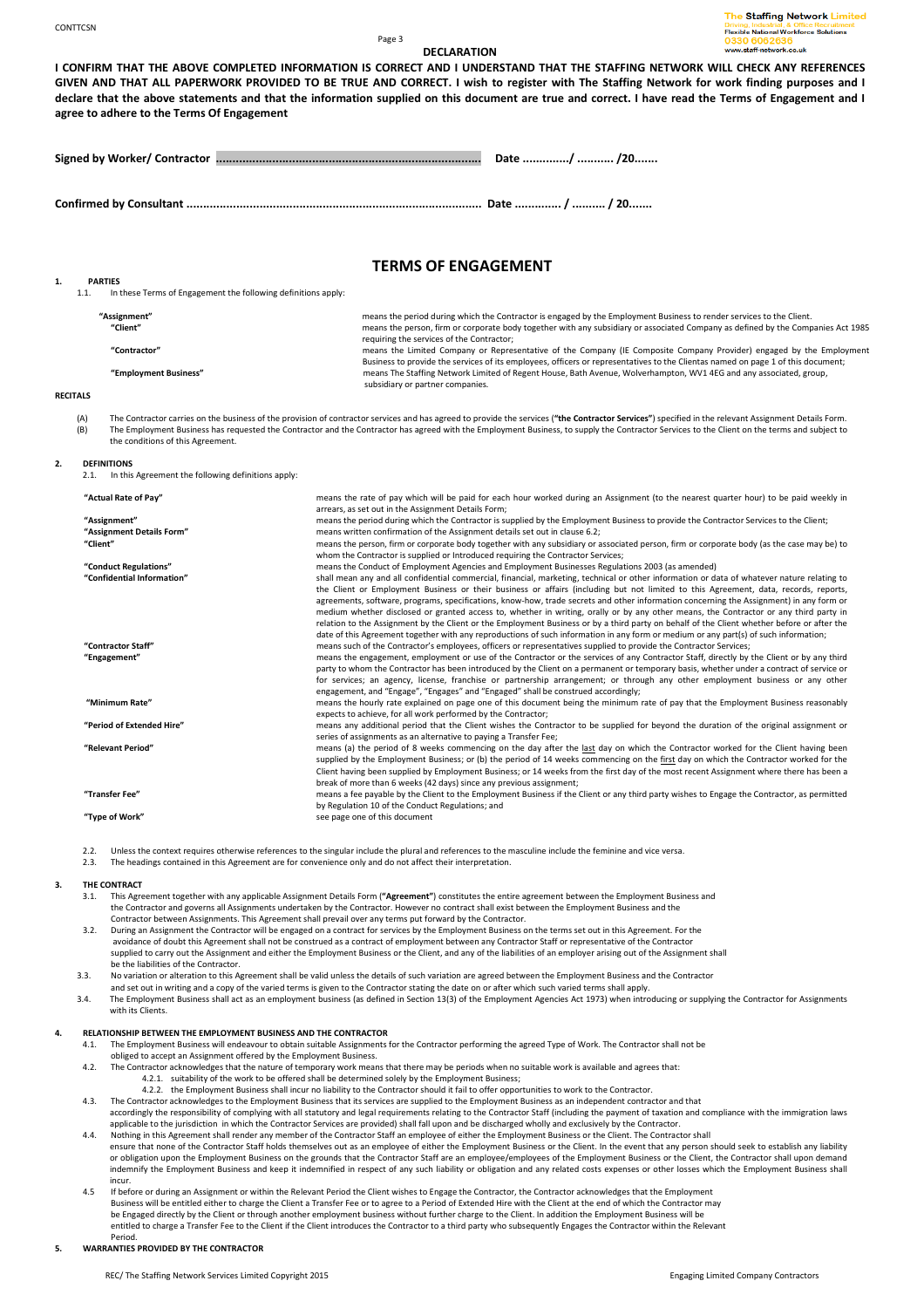5.1. The Contractor warrants to the Employment Business that:

Page 4

- **5.1.1.** by entering into and performing its obligations under this Agreement it will not thereby be in breach of any obligation which it owes to any third party;<br>**5.1.2.** by entering into and performing its obligations un **5.1.2.** the Contractor Staff have the necessary skills and qualifications to provide the Contractor Services;
	-
- the Contractor is not a 'managed service company' as defined in section 61B of the Income Tax (Earnings and Pensions) Act 2003 but that it is a personal service company which is compliant in all respects with IR35.
- 5.2. The Contractor shall procure that the Contractor Staff, any sub-contractor or assignee providing the Contractor Services warrant that they are not and do not
	- operate as 'managed service companies' as defined in section 61B of the Income Tax (Earnings and Pensions) Act 2003 but that they are personal service companies which are compliant in all respects with IR35.

# **6. CONTRACTOR'S OBLIGATIONS**

- 6.1. The Contractor agrees on its own part and on behalf of the Contractor Staff if it accepts any Assignment offered by the Employment Business:
	- to co-operate with the Client's reasonable instructions and accept the direction of any responsible person in the Client's organisation within the scope of the Assignment;<br>6.1.2. to observe any relevant rules and regulatio or which the Contractor might reasonably be expected to ascertain; including but not limited to those relating to health and safety to the extent that they are reasonably applicable to the Contractor and the Contractor Staff;
	- 6.1.3.to take all reasonable steps to safeguard its own safety, the safety of the Contractor Staff and the safety of any other person who may be affected by the actions of the Contractor Staff whilst on the Assignment;
	- 6.1.4.to comply with the Data Protection Act 1998 in respect of any personal data which the Contractor is granted access to for the purpose of or by reason of the performance of the Contractor Services;
	- 6.1.5.not at any time divulge to any person, nor use for its own or any other person's benefit, any Confidential Information relating to the Client's or the Employment Business' employees, business affairs, transactions or finances;
	- 6.1.6.not to engage in any conduct detrimental to the interests of the Employment Business and/or the Client which includes any conduct which could bring the Employment Business and/or the Client into disrepute and/or which results in the loss of custom or business by either the Employment Business or the Client;
	- 6.1.7. not to sub-contract or assign to any third party any of the Contractor Services which it is required to perform under any Assignment;
	- 6.1.8. to furnish the Client and/or the Employment Business with any progress reports as may be requested from time to time;<br>6.1.9. to notify the Employment Business forthwith in writing if it should become insolvent, or i
	- to notify the Employment Business forthwith in writing if it should become insolvent, or if any of the arrangements set out in clauses 9.2.5 to 9.2.7 apply; and
	- 6.1.10. to comply with all the requirements of VAT legislation and the Companies Acts.
- 6.2. If the Contractor Staff is unable for any reason to provide the Contractor Services during the course of an Assignment, the Contractor should inform the Employment Business as soon as possible, but in any event no later than 1 hour after the commencement of the Assignment or shift. In the event that it is not possible to inform the Employment Business within these timescales, the<br>Contractor should alternatively i
- 6.3. If, either before or during the course of an Assignment, the Contractor becomes aware of any reason why it or the Contractor Staff supplied to perform the Contractor Services may not be suitable for an Assignment, the Contractor shall notify the Employment Business without delay.
- FIGURE CONTRACTOR ACCOMMENT IN A SURFACTOR CONTRACTOR ACCOMMENT AND THE CONTRACTOR CONTRACTOR ACCOMMENT AND THE CONTRACTOR CONTRACTOR ACCOMMENT BUSINESS TO SUFFER LOSS AND THE CONTRACTOR ACCOMMENT BUSINESS TO SUFFER DOSS A recover such losses from the Contractor.

## **7. OBLIGATIONS OF THE EMPLOYMENT BUSINESS**

7.1. Throughout the term of this Agreement the Employment Business will pay the Contractor the Contractor Fees in accordance with clause 8 below in respect of the

# provision of the Contractor Services.<br>
22. At the same time as an Assignment in

- 7.2. At the same time as an Assignment is offered to the Contractor the Employment Business shall provide the Contractor with an Assignment Details Form setting out the following:<br>7.2.1.
	- 7.2.1. the identity of the Client, and if applicable the nature of their business;<br>7.2.2. the date the Assignment is to commence and the duration or likely dura
	-
	- 7.2.2. the date the Assignment is to commence and the duration or likely duration of the Assignment;<br>7.2.3. the Type of Work, location and hours during which the Contractor would be required to provide the Contractor Servi
	- 7.2.4. the Actual Rate of Pay and any expenses payable by or to the Contractor;
	- 7.2.5. any risks to health and safety known to the Client in relation to the Assignment and the steps the Client has taken to prevent or control such risks;
	- 7.2.6. what experience, training, qualifications and any authorisation required by law or a professional body the Client considers necessary or which are required by law to work in the
	- Assignment; 7.2.7. the intervals of payment; and
- 7.2.8. any length of notice that the Contractor would be entitled to give and receive to terminate the Assignment.
- 7.3. Where such information is not given in paper form or by electronic means it shall be confirmed by such means by the end of the third business day (excluding Saturday, Sunday and any Public or Bank Holiday) following save where:
	- 7.3.1. the Contractor is being offered an Assignment in the same position as one in which the Contractor had previously been supplied within the previous 5 business days and such information has already been given to the Contractor; or
	- 7.3.2. subject to clause 6.4, the Assignment is intended to last for 5 consecutive working days or less and such information has previously been given to the Contractor and remains
- unchanged, the Employment Business needs only to provide written confirmation of the identity of the Client and the likely duration of the Assignment.<br>7.4. Where the provisions of clause 6.3.2 are met but the Assignment ex in clause 6.2 to the Contractor in paper or electronic form within 8 days of the start of the Assignment.

# **TIMESHEETS AND INVOICING**<br>8.1. At the end of each we

- At the end of each week of an Assignment (or at the end of the Assignment where an Assignment is for a period of less than 1 week or is completed before the end of a week) the Contractor shall deliver to the Employment Business the Employment Business' timesheet duly completed to indicate the number of hours worked by the Contractor during the preceding week signed by an authorised representative of the Client. This timesheet must be accompanied by an invoice from the Contractor for the amount due from the Employment Business to the Contractor for the hours worked in that week. Such invoice should bear the Contractor's name, the name of the Contractor Staff who provided the Contractor Services, the Contractor's company registration number and VAT number, and should state any VAT due on the invoiced sum.
- 8.2. Subject to the Contractor complying with the provisions of this clause 7 the Employment Business shall pay the Contractor for all hours worked regardless of whether the Employment<br>Business has received payment from th
- 8.3. In order to ensure prompt payment, such timesheet should be received by the Employment Business no later than 10.00 on Monday following the week to which it relates. Where the Contractor fails to submit a properly authenticated timesheet the Employment Business shall, in a timely fashion, conduct further investigations into the hours claimed by the Contractor<br>Staff and the reasons, if any, that make no payment to the Contractor for hours not worked by the Contractor Staff.

#### **9. CONTRACTOR FEES**

- Subject to the receipt of the Contractor's invoice in accordance with clause 7 above, the Employment Business will pay the Contractor Fees within 7 days of receipt of the Contractor's invoice. The Employment Business shall pay to the Contractor the Actual Rate of Pay which shall be notified on a per Assignment basis.
- 9.2. The Contractor shall be responsible for the deduction of any PAYE Income Tax and National Insurance Contributions and any other taxes and deductions payable in respect of the Contractor Staff [including any social fund contributions payable in any other Member State pursuant to a valid A1, E101 or E102 Certificate issued to any of the Contractor Staff] for any Assignment.
- 9.3. All payments due from the Employment Business will be made to the Contractor and not to any third party or member of the Contractor Staff, any sub-contractor or assignee. 9.4. The Employment Business shall not be obliged to pay the Contractor for any periods during which the Contractor Services are not provided, whether this is due to the Contractor being unable to the Contractor being unab
- provide the Contractor Services or where the Client does not require the Contractor Services or otherwise in respect of holidays, illness or absence of the Contractor Staff.
- 9.5 The Contractor shall bear the cost of any training which the Contractor Staff may require in order to perform the Contractor Services.

#### **10. TERM AND TERMINATION**

- 10.1. An Assignment may be terminated by either the Employment Business or the Contractor by giving the other party in writing the period of notice specified in the relevant Assignment Details Form.
	- 10.2. Notwithstanding clauses 9.1 and 9.3 of this Agreement, where required by the Client, the Employment Business may without notice and without liability instruct the Contractor to cease work on an Assignment at any time, where:
		- 10.2.1. the Contractor has acted in breach of the rules and regulations applicable to third parties providing services to the Client or to the Client's own staff; or
		- 10.2.2. the Contractor has committed any serious or persistent breach of any of its obligations under this Agreement; or<br>10.2.3. the Client reasonably believes that the Contractor has not observed any condition of confiden
		- 10.2.3. the Client reasonably believes that the Contractor has not observed any condition of confidentiality from time to time; or<br>10.2.4 the Client is dissatisfied with the Contractor's provision of the Contractor Service
		- 10.2.4. the Client is dissatisfied with the Contractor's provision of the Contractor Services and has terminated the Assignment; or 10.2.5. either the Client or the Contractor is dissolved, ceases to conduct all (or substa
		- either the Client or the Contractor is dissolved, ceases to conduct all (or substantially all) of its business, is or becomes unable to pay its debts as they fall due, is or becomes insolvent or is declared insolvent, or convenes a meeting or makes or proposes to make any arrangement or composition with its creditors; or
		- 10.2.6. an administrator, administrative receiver, liquidator, receiver, trustee, manager or similar is appointed over any of the assets of the Client or the Contractor; or<br>10.2.7. an order is made for the winding un of th
		- an order is made for the winding up of the Client or the Contractor, or where the Client or the Contractor passes a resolution for its winding up (other than for the purpose of a solvent company reorganisation or amalgamation where the resulting entity will assume all the obligations of the other party under this Agreement); or 10.2.8. the Contractor or any member of the Contractor Staff is suspected of any fraud, dishonesty or serious misconduct; or
		-
	- 10.2.9. the Contractor is unable to perform the Contractor Services for 1 day or more.<br>10.3. The Contractor acknowledges that the continuation of an Assignment is subject to and conditioned by the continuation of the contr Client. In the event that the contract between the Employment Business and the Client is terminated for any reason the Assignment shall cease with immediate effect without liability to the **Contractor**
- 10.4. Failure by the Contractor to give notice of termination as required in the Assignment Details Form shall constitute a breach of contract and shall entitle the Employment Business to claim damages from the Contractor for any resulting loss suffered by the Employment Business.

### **11. INTELLECTUAL PROPERTY RIGHTS**

The Contractor acknowledges that all copyright, trademarks, patents and other intellectual property rights deriving from the Contractor Services carried out by the Contractor and the Contractor Staff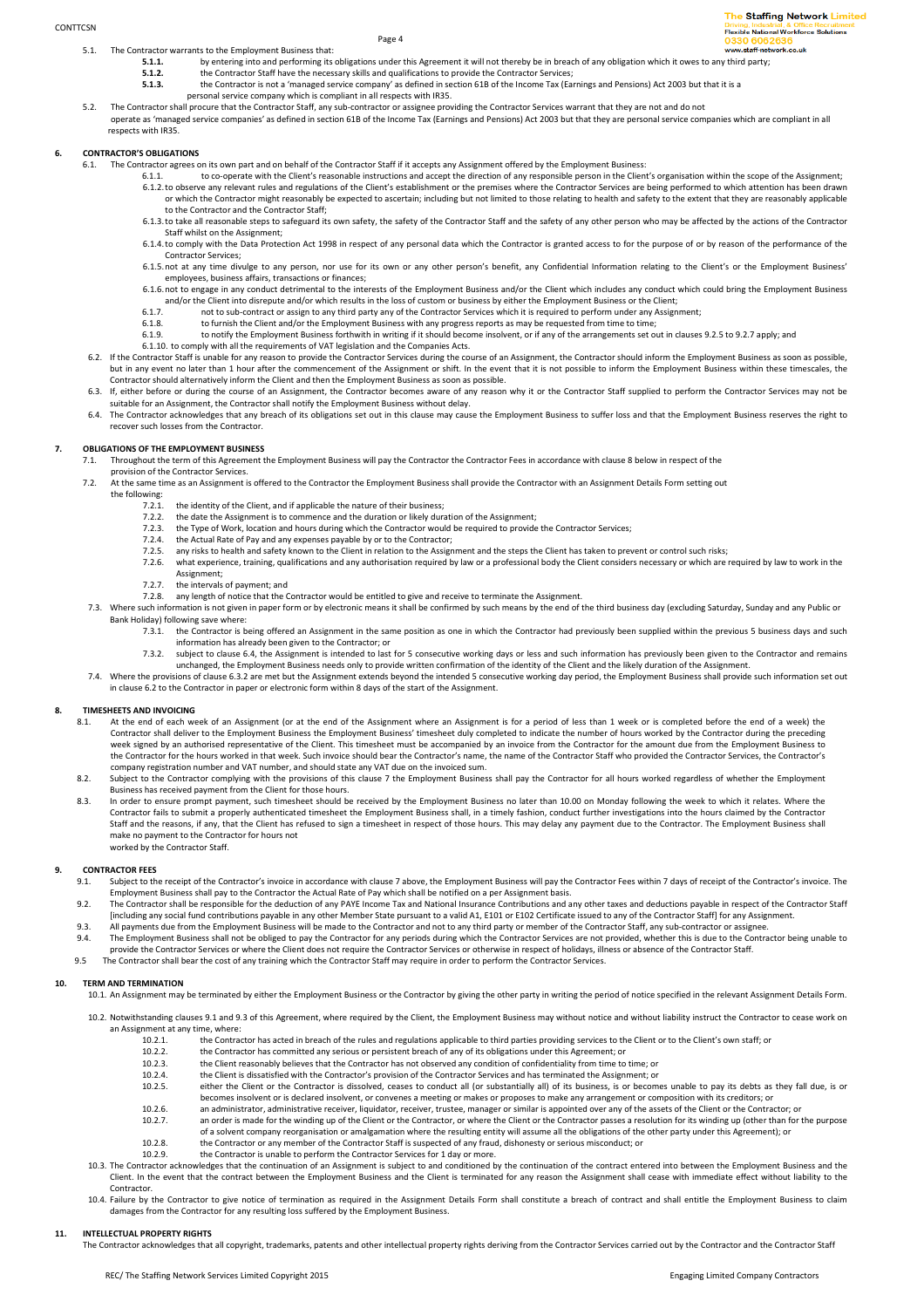for the Client during the Assignment shall belong to the Client. Accordingly the Contractor shall (and shall procure that any relevant member of the Contractor Staff shall) execute fall bure all all all all such documents do all such acts as the Employment Business shall from time to time require in order to give effect to its rights pursuant to this clause.

#### **12. CONFIDENTIALITY**

- 12.1. In order to protect the confidentiality and trade secrets of any Client and the Employment Business and without prejudice to every other duty to keep secret all information given to it or gained in confidence the Contractor agrees on its own part and on behalf of the Contractor Staff as follows:
	- 12.1.1. not at any time whether during or after an Assignment (unless expressly so authorised by the Client or the Employment Business as a necessary part of the performance of its duties) to disclose to any person or to make use of any of the trade secrets or the Confidential Information of the Client or the Employment Business with the exception of information already in the public domain;
	- 12.1.2. to deliver up to the Client or the Employment Business (as directed) at the end of each Assignment all documents and other materials belonging to the Client (and all copies) which are
	- in its possession including documents and other materials created by it or the Contractor Staff during the course of the Assignment; and<br>12.1.3. not at any time to make any copy, abstract, summary or précis of the whole or the course of its duties under an Assignment in which event any such item shall belong to the Client or the Employment Business as appropriate.

#### **13. COMPUTER EQUIPMENT WARRANTY**

The Contractor shall ensure that any computer equipment and associated software that it provides to the Contractor Staff for the purpose of providing the Contractor Services contains anti-virus protection with the latest released upgrade from time to time.

### **14. LIABILITY**

14.1. The Employment Business and client do hold relevant insurances and whilst on site for the client the client will be insured by the client. However The Contractor:- 14.1.1. May be liable for any loss, damage or injury to any party resulting from the deliberate and/or negligent acts or omissions of the Contractor or Contractor Staff during an

Assignment; and 14.1.2. is recommended to ensure the provision of adequate Employer's Liability Insurance, Public Liability Insurance, Professional Indemnity Insurance and any other suitable policies of insurance in respect of the Contractor and the Contractor Staff during an Assignment and shall make a copy of the policy available to the Employment Business .<br>upon request.

#### **15. INDEMNITY**

The Contractor shall indemnify and keep indemnified the Employment Business against any and all losses, costs, damages or expenses suffered or incurred by the Employment Business by reason of any<br>proceedings, claims or dem the provisions of Chapter 9 and/or section 688A of the Income Tax (Earnings and Pensions) Act 2003 and/or any supporting or consequential secondary legislation relating thereto).

#### **16. SEVERABILITY**

If any of the provisions of this Agreement shall be determined by any competent authority to be unenforceable to any extent, such provision shall, to that extent, be severed from the remaining terms, which shall continue to be valid to the fullest extent permitted by applicable laws.

#### **17. NOTICES**

All notices which are required to be given in accordance with this Agreement shall be in writing and may be delivered personally or by first class prepaid post to the registered office of the party upon whom the notice is to be served or any other address that the party has notified the other party in writing, by email or facsimile transmission. Any such notice shall be deemed to have been served: if by hand when delivered, if by first class post 48 hours following posting and if by email or facsimile transmission, when that email or facsimile is sent.

#### **18. GOVERNING LAW AND JURISDICTION**

These terms are governed by the law of England & Wales and are subject to the exclusive jurisdiction of the Courts of England & Wales.

............................................................................................. ..................................................................................................... *Signed on behalf of the Employment Business Consultant* 

*Signed on behalf of the Contractor............................................................................................................................ (the Contractor) Director* 

Date ....................../ ........................... / .....................

# **48 HOUR OPT OUT NOTIFICATION**

There is provision in the Conduct Regulations 2003 for companies and those workers whose services they supply, to opt out of the Conduct Regulations 2003. If, you, the Contractor, and the Individual to be supplied to do the work wish to opt out, please read this form carefully. You are also recommended to take independent legal advice.

**Date: ......... / ............ / ..............** 

|  | r | <br>$\sim$ | ÷<br>- -<br>M. |  |
|--|---|------------|----------------|--|
|  |   |            |                |  |
|  |   |            |                |  |

**Parties:** (1) .....................................................................................of ............................................................................. Contractor Business ("Contractor") **Of Of** Address .........................................................................................................................................................

> .......................................................................................................................................................... (the "Individual")

1. This Opt Out Notification is supplement to the agreement ("the Agreement") between [the Employment Agency/ Business] and the Contractor. The terms used in this notification shall have the same meaning as those defined in the Agreement.

2. The Contractor and the Individual acknowledge that it is their intention that the provisions of the Conduct of Employment Agencies & Employment Businesses Regulations 2003 (the "Conduct Regulations") 2003") do not apply to or to] any assignment agreed between the parties.

3. The Parties have freely entered into this Opt Out notification.

4. Further that the Individual is free to withdraw from this Opt Out notification at any time by giving not less than one week's written notice to the Employment Agency. However, where notice is given during an Assignment it will not take effect until the Individual stops working in the Assignment.

We the undersigned have read, understand and agree to be bound by the terms of this Opt Out Agreement. In particular, we understand that by signing this Opt Out Agreement we are agreeing that the provisions **of the Conduct Regulations 2003 shall not apply.** 

Signed Signed Signed Signed Signed Signed Signed Signed Signed Signed Signed Signed Signed Signed Signed Signed

................................................................................. ................................................................................................

For and on behalf of the Contractor The Individual

Dated ......... / ......... / ............... Date ............... / ................. / ........................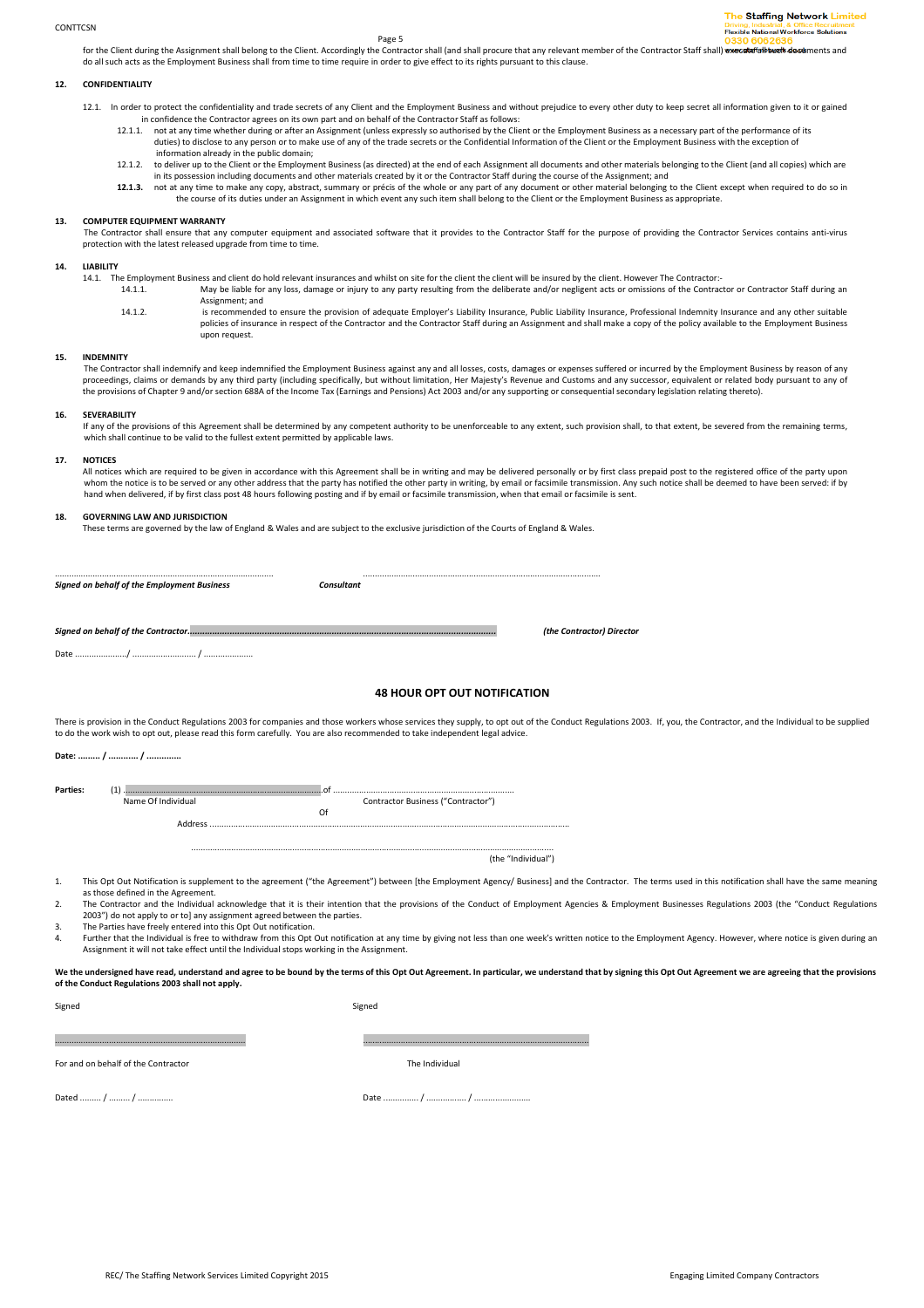# Page 6 **Mobile Worker's Working Time Declaration**

The Staffing Network Limited **Flexible National Workforce Solutions** w.staff-network.co.uk

# **Road Transport (Working Time) Regulations**

*The Road Transport (Working Time) Regulations (RTWT) requires employment businesses to maintain records of the Working Time of mobile workers who are involved in operations subject to Community Regulation 561/2006. An employment business is obliged to ensure that the Working Time limits specified below are complied with for temporary workers they engage:* 

#### **Summary of the RTWT Regulations:**

In summary the RTWT regulations provide for the following:

- Mobile drivers (such as LGV drivers and crew) are subject to a maximum average Working Time of 48-hours per week over a rolling reference period of 26 weeks.
- There is a maximum weekly limit of 60 hours Working Time. • A maximum limit of 10 hours duty time in any 24 hour period for night workers-A night worker is someone who works for any time between 00:00 hours and 04:00 hours. This night work limit has been
- extended by collective agreement to 12 hours, but all other rules and limits still apply.
- Rest Periods: Mobile workers must take the following breaks: 30 minutes after 6 hours Working Time and 45 minutes for over 9 hours Working Time. It is important to note that EU Drivers Hours breaks and rest periods still apply.
- 

How we calculate your average Working Time<br>We will calculate your average Working Time over a 26-week calendar reference period. The reference period we will use begins on midnight on the nearest Monday morning on or after **each year and ending at midnight at the beginning of the nearest Monday falling on or after 26 weeks of these dates.** 

**If we decide to operate a 17-week rolling reference period we will confirm this in writing to you.** 

Your responsibilities

It is your responsibility to inform us of all your Working Time during the reference periods we use and to keep us updated as to any additional Working Time you undertake for other employers or employment **businesses for these purposes during an assignment.** 

# **It is also your responsibility to accurately record your Working Time during an assignment.**

*RTWT Regulations have been introduced to protect and safeguard the health and safety of mobile workers, other road users and the public. A mobile worker also has a responsibility for complying with the regulations. If the mobile worker knowingly breaks the rules (e.g. neglects to inform his employer or employment business about other work, or knowingly makes a false record), then they will committing a criminal offence and may subject to a fine on conviction of up to £5000. (Regulation 18 of the RTWT Regulations.)* 

The RTWT Regulations and EU Drivers Hours Rules require that all work undertaken for other employers must be taken into account when we calculate your Working Time during the relevant reference period. Both transport and non-transport work must be taken into account.

Accordingly, please provide details of Working Time undertaken for any other employers or employment businesses during the current 26-week reference period.<br>Both transport and non-transport working time must be declared. I below as if you were engaged in other work, even though we may exclude time spent on such activities from our calculation of your Working Time.

## **Mobile worker declarations**

*Please complete one of the following two declarations:* 

Option 1 – Sole engagement declaration

#### I (name) ....................................................................…..declare that:

I have accurately detailed all my Working Time during the current reference period in the above chart and that it is true and correct to the best of my knowledge; and

**I AM NOT** currently engaged in any work, other than for *The Staffing Network Services Limited* which needs to be included in the calculations of my Working Time under the RTWT Regulations; andI will keep *The*<br>Staffing N *Limited* immediately if there are any changes to my situation which

impacts on my Working Time. I also understand and agree to be included in the Workforce Collective agreement for Night Workers operated by The Staffing Network

Services Limited from 1<sup>st</sup> August 2011 to 30<sup>th</sup> August 2016

Signature ………………………………………………… Date…………………………………………..

Option 1 – Multi engagement declaration

I (name) ........................................................…..declare that:

*I have accurately detailed all my Working Time during the current reference period in the above chart and that it is true and correct to the best of my knowledge; and* 

I AM currently engaged in other work in addition to my work for *The Staffing Network Services Limited* which needs to be included the calculations of my Working Time under the RTWT Regulations; andI will keep *The Staffing Network Services Limited* informed in writing as to the details of Working Time undertaken for other employers or employment businesses on a weekly basis; andI will inform *The Staffing Network Services Limited* immediately if there are any changes to my situation which impacts on my Working Time.

I also understand and agree to be included in the Workforce Collective agreement for Night Workers operated by The Staffing Network Services Limited from 1<sup>st</sup> August 2011<br>to 30<sup>th</sup> August 2016

Signature ………………………………………………… Date…………………………………………..

|    | Employer/s employment business names during the start of the current reference period to date Please | The total weekly Working Time to be taken into account for each employer |  |  |  |  |
|----|------------------------------------------------------------------------------------------------------|--------------------------------------------------------------------------|--|--|--|--|
|    | continue on separate sheet if necessary                                                              | /employment business. Please continue on separate sheet if necessary     |  |  |  |  |
|    |                                                                                                      |                                                                          |  |  |  |  |
| 2. |                                                                                                      |                                                                          |  |  |  |  |
| з. |                                                                                                      |                                                                          |  |  |  |  |
| 4. |                                                                                                      |                                                                          |  |  |  |  |

**Definitions** 

# **Work Force Agreement**

"the Company" means The Staffing Network Services Ltd, and and associated or subsidiary businesses, located at 45 Hagley Road Stourbridge West Midlands DY8 1QR.<br>"the mobile worker" means the temporary workers engaged on co means the temporary workers engaged on contracts for services by the Company.

- **RECITALS** 
	- 1) The working time Road Transport Regulations that came into force on 4 April 2005
- 2) The Company and the Representatives of the workforce in a workforce agreement have agreed on behalf of the workforce to adopt the flexibility provided by the regulations in respect of the nightwork limit and reference periods for calculating the 48 hour average working time.

#### **PROVISIONS**

#### **1. Scope of agreement**

This agreement is made pursuant to Regulations 9(2) extend nightwork limit and 4(4) extend reference period to a maximum of 26 weeks and the use of the Fixed Reference Period.

**2. Term of the agreement**

This agreement shall remain in force for a period of 5 years from 23 March 2005

# **3. Operative provision**

**3.1** The parties acknowledge and agree that for reasons concerning the organisation of work they wish to extend the night working limits and reference period in line with clauses 3.2 and

3.3 below. The parties believe it is in the benefit and interests of both the Company and Mobile Workers to amend such provision as set out herein below. **3.2 Night work limit**

- The worker will work beyond the 10 hour night work limit stated in the regulations but only to the extent where this would not be in breach of other provisions of the regulation or EU Drivers' Hours Regulations 3820/85.
- **3.3 Reference period**
- 3.3.1 For the purpose of calculation of the 48 hour average the first reference period shall be from Monday 4 April 2005 to Sunday 8 May 2005. Thereafter the reference period shall be extended to 26 week periods and will be calculated over the successive 26 week periods set out below.

3.3.2 The first day of the successive 26 week reference period will begin on Monday. The reference period that will apply are:

Monday 9 May 2005 to Sunday 6 November 2005 and Monday 7 November 2005 to Sunday 7 May 2006. This pattern of fixed calendar reference periods will continue until this agreement is terminated.

### **4. Avoidance of doubt**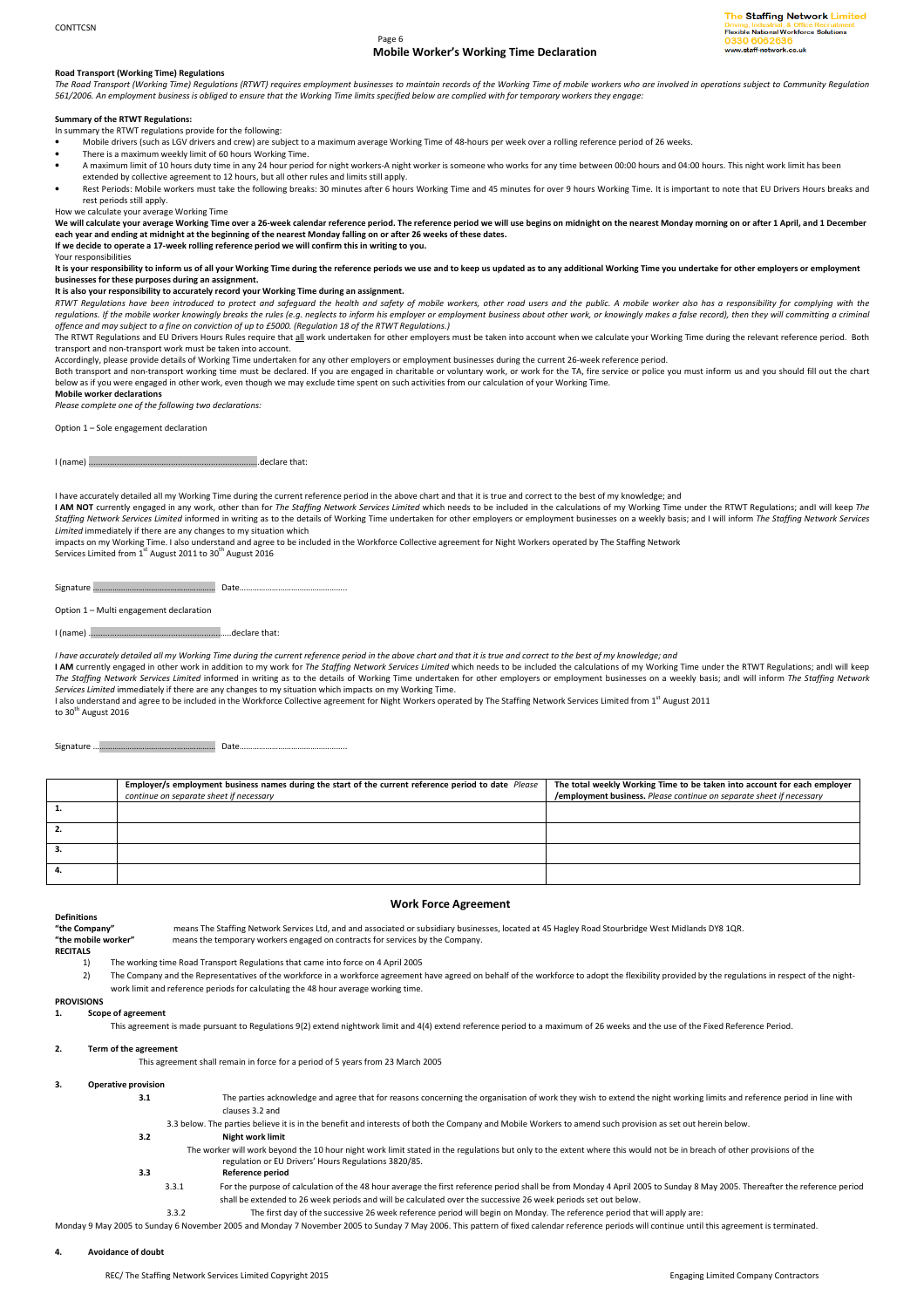#### CONTTCSN

Page 7

For the avoidance of doubt the parties acknowledge and agree that save as specifically set out above the provisions of the regulations shall be of full force and affect.

# **GUIDANCE ON WORKFORCE AGREEMENT**

In order to adopt the flexibility of the Road Transport (Working Time) Regulations 2005 ("the Regulations") a Workforce Agreement may be agreed between the Temporary Workers and The Staffing Network Services, whereby The Staffing Network Services may make use of the flexibility contained within the Regulations.

The Staffing Network Services has agreed a workforce agreement with its Temporary Workers as detailed above. Below is an explanation as to the flexibility adopted by The Staffing Network Services and its Temporary Workers.

# **Flexibility**

- Average Working Limit:
	- 1.1. A mobile worker subject to the 'tachograph rules' is limited to Working Time average of 48 hours over a 17 week reference period. Regulation 4 (4) permits The Staffing Network Services to increase the reference period to 26 weeks and use a fixed reference period.

2. Nighttime working

2.1. A mobile worker subject to the 'tachograph rules' is limited to Working Time of 10 hours in any 24 hour period, if the working hours fail between 00.00 and 04.00. Regulations 9 (2) permits The Staffing Network Services to extend the night working beyond the 10 hours limit. However, the total number of hours night work performed safely is effectively restricted by the operation of the EU drivers' hours rules.

#### **Newly Joined Temporary Workers**

You may wish to adopt the terms of the Workforce Agreement in order to make use of the flexibility of the Regulations, which benefit both you and The Staffing Network Services. The terms of the Workforce Agreement forms an amendment to your contract for services.

I (name) \_\_\_\_\_\_\_\_\_\_\_\_\_\_\_\_\_\_ understand and accept the terms of the Workforce Agreement.

Signature: \_\_\_\_\_\_\_\_\_\_\_\_\_\_\_\_\_\_\_\_\_\_\_\_ Date: \_\_\_\_\_\_\_\_\_\_\_\_\_\_\_\_ Checked Consultant \_\_\_\_\_\_\_\_\_\_\_\_\_\_\_\_\_\_\_\_\_\_\_\_\_\_\_\_\_\_\_\_\_\_\_\_\_\_\_\_\_ Date \_\_\_\_\_\_\_\_\_\_\_\_\_\_\_\_\_\_\_\_\_\_\_\_\_\_\_\_\_\_\_

| <b>HEALTH QUESTIONNAIRE</b>                                                                                                                        |            |           |           |  |  |  |            |           |
|----------------------------------------------------------------------------------------------------------------------------------------------------|------------|-----------|-----------|--|--|--|------------|-----------|
| ARE YOU FIT TO WORK NIGHTS?                                                                                                                        | <b>YES</b> |           | <b>NO</b> |  |  |  |            |           |
| ARE YOU OVER 18 YEARS OLD                                                                                                                          | <b>YES</b> | <b>NO</b> |           |  |  |  |            |           |
| If you answer NO to this question you cannot work nights by Law                                                                                    |            |           |           |  |  |  |            |           |
| The purpose of this questionnaire is to ensure that you are suited to working at night. All the information you provide will be kept confidential. |            |           |           |  |  |  |            |           |
| Do you suffer from any of the following health conditions?                                                                                         |            |           |           |  |  |  | <b>YES</b> | NO.       |
|                                                                                                                                                    |            |           |           |  |  |  |            |           |
| <b>Diabetes</b>                                                                                                                                    |            |           |           |  |  |  | <b>YES</b> | <b>NO</b> |
|                                                                                                                                                    |            |           |           |  |  |  |            |           |
| <b>Heart or circulatory disorders</b>                                                                                                              |            |           |           |  |  |  | <b>YES</b> | NO.       |
| Stomach or intestinal disorders                                                                                                                    |            |           |           |  |  |  | <b>YES</b> | <b>NO</b> |
|                                                                                                                                                    |            |           |           |  |  |  |            |           |
| Any condition which causes difficulties sleeping                                                                                                   |            |           |           |  |  |  | <b>YES</b> | <b>NO</b> |
|                                                                                                                                                    |            |           |           |  |  |  |            |           |
| Chronic chest disorders, especially if night-time symptoms are troublesome                                                                         |            |           |           |  |  |  | <b>YES</b> | <b>NO</b> |
|                                                                                                                                                    |            |           |           |  |  |  | <b>YES</b> | <b>NO</b> |
| Any medical condition requiring medication to a strict timetable                                                                                   |            |           |           |  |  |  |            |           |
| Any other health factors that might affect fitness at work                                                                                         |            |           |           |  |  |  | <b>YES</b> | NO.       |
| If you have answered 'yes' to the above questions, please provide details below. You may be asked to see a doctor or nurse for further assessment. |            |           |           |  |  |  |            |           |
| <b>Other Information</b>                                                                                                                           |            |           |           |  |  |  |            |           |
|                                                                                                                                                    |            |           |           |  |  |  |            |           |

| PERSONAL PROTECTION EQUIPMENT<br>I, the undersigned, confirm that the above is correct to the best of my knowledge. |            |           |  |  |  |  |
|---------------------------------------------------------------------------------------------------------------------|------------|-----------|--|--|--|--|
| Do you own safety boots                                                                                             | <b>YES</b> | <b>NO</b> |  |  |  |  |
| Do you own high visability workwear                                                                                 | <b>YES</b> | <b>NO</b> |  |  |  |  |
| Do you own other Personal Protection Equipment ? (If Yes Please Specify below)                                      | <b>YES</b> | <b>NO</b> |  |  |  |  |

**Signed By Worker Date** 

**ASSESSMENT** 

**This gives an indication of whether the worker is fit to work nights or should see a doctor or nurse for a medical examination.** 

**Signed. By Consultant................................................................................. Date……………………………………….** 

# *FINAL DECLARATION*

*I have completed all forms and paperwork provided by The Staffing Network Limited. I understand all documents and I have signed the paperwork in an honest and truthful manner* 

*Signed by Worker .............................................................................................. Date .........../.............../......................* 

*Signed by Consultant ....................................................................................... Date ........../............../.......................*